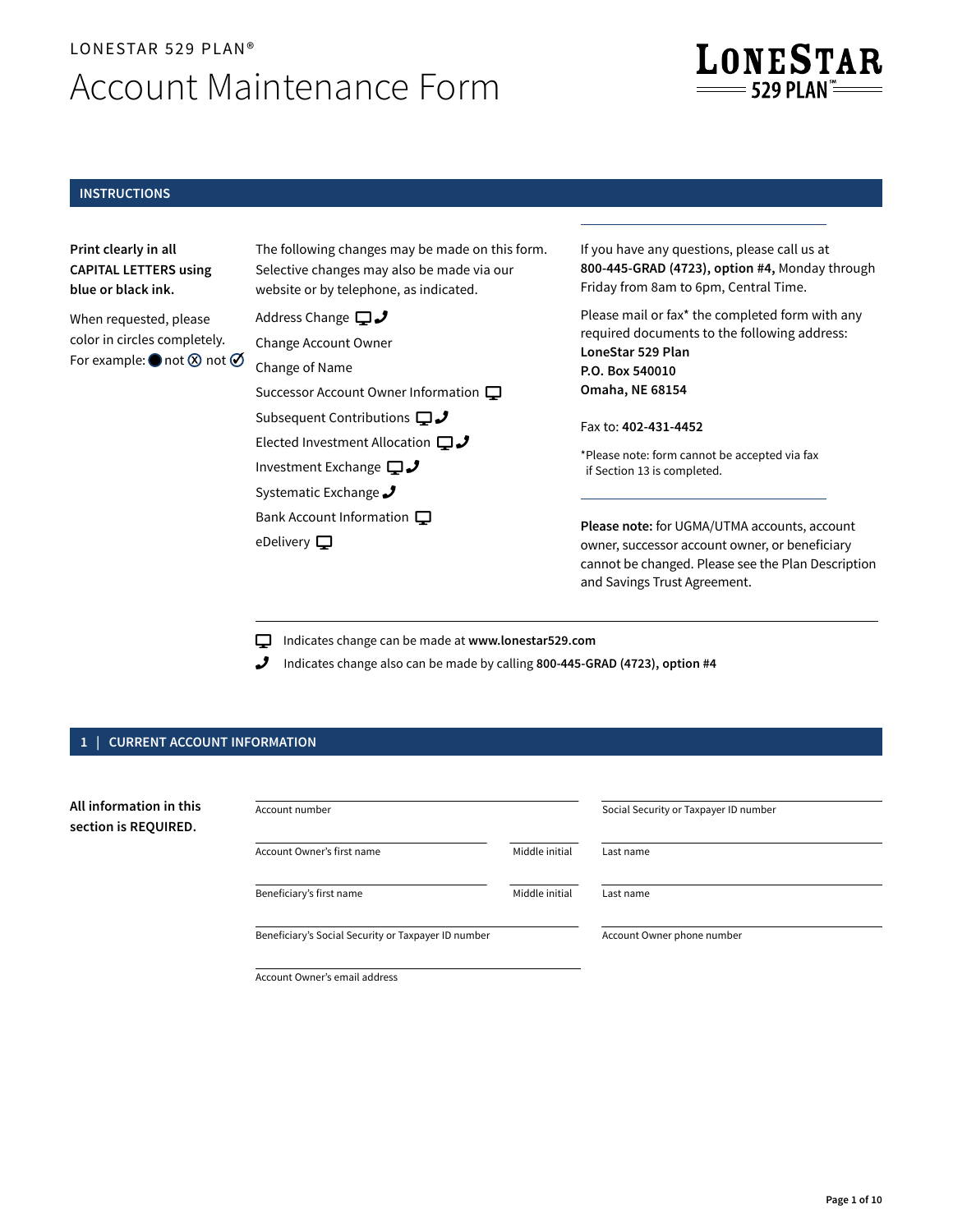| Account Owner's first name                    | Middle initial       | Last name |     |  |
|-----------------------------------------------|----------------------|-----------|-----|--|
| New street address (no P.O. Boxes)            |                      |           |     |  |
| City                                          |                      | State     | Zip |  |
| Account Owner's email address                 |                      |           |     |  |
| Daytime phone number                          | Evening phone number |           |     |  |
| New mailing address (if different from above) |                      |           |     |  |
| City                                          |                      | State     | Zip |  |
| Beneficiary                                   |                      |           |     |  |
| First name                                    | Middle initial       | Last name |     |  |
| O Address same as Account Owner's             |                      |           |     |  |
| New street address (no P.O. Boxes)            |                      |           |     |  |
| City                                          |                      | State     | Zip |  |
| Daytime phone number                          | Evening phone number |           |     |  |
|                                               |                      |           |     |  |

#### **Account Owner**

# **3 | CHANGE ACCOUNT OWNER**

**Complete Parts A and B in this section only if you are changing the Account Owner.**

Part A - Please select one of the following reasons for the Account Owner change.

- $\odot$  Current Account Owner is transferring ownership, rights and interest to a New Account Owner. (A signature guarantee is required for the current Account Owner in Section 13, if the account value is over \$100,000.)
- **Death of the current Account Owner. Please submit this form with an original death certificate.** (A signature guarantee may be required, please call us at 800-445-GRAD (4723), option #4.)

**Part B –** Either submit a completed Enrollment Application, signed by the new Account Owner or complete the following information. The account number must be from a previously established account in the new Account Owners name.

| Existing account number               |                |           |  |
|---------------------------------------|----------------|-----------|--|
| Account Owner's first name            | Middle initial | Last name |  |
| Cosial Coquisticar Tounguar ID number |                |           |  |

Social Security or Taxpayer ID number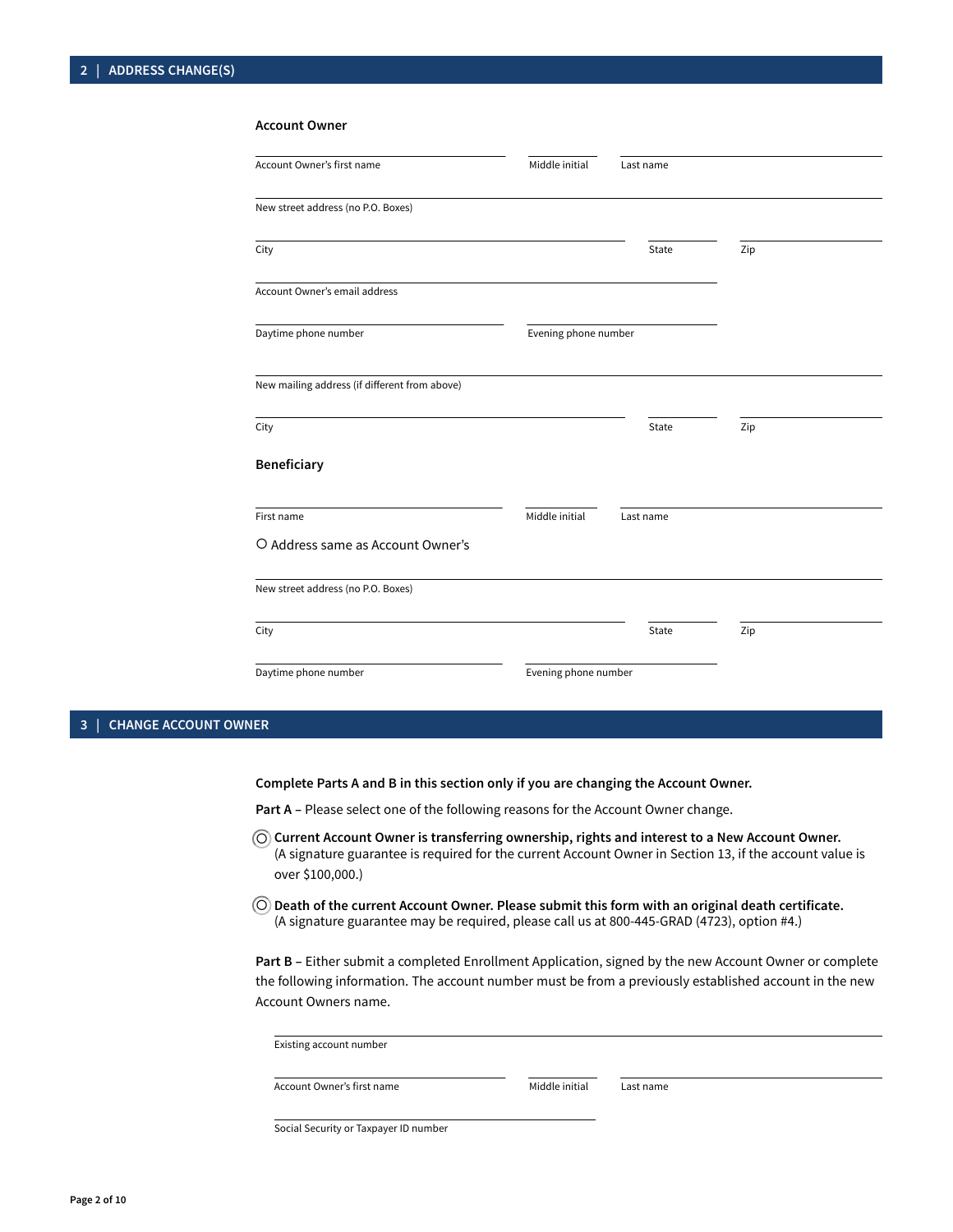# **Part A – Change applies to:**

- $\circledcirc$ Account Owner
- $\circledcirc$ Beneficiary

**Part B – Reason for change:**

- $\circledcirc$ Marriage (attach copy of marriage certificate)
- $\circledcirc$ Divorce (attach copy of divorce decree)
- $\circledcirc$ (please specify and attach a copy of the applicable legal documentation) Other:

# **5 | SUCCESSOR ACCOUNT OWNER INFORMATION**

Please fill in all the information in this section.

**If this form is designating a new Account Owner, the new Account Owner will have to submit a form after the change to name or change a Successor Account Owner.** 

You may name a Successor Account Owner for this account (not allowed for UGMA/UTMA accounts or if you changed the Account Owner in Section 3). In the event of your death, ownership of all assets in the account will be transferred to the Successor Account Owner you have selected. A Successor Account Owner will assume all rights with respect to the account that the previous Account Owner had. Enforceability of a Successor Account Owner designation may vary by state. Check with your estate planning attorney for more information.

- $\circledcirc$ Designate a new Successor Account Owner using the information provided below. This designation overrides any previous designation(s). I certify that the Successor Account Owner is a U.S. citizen or permanent resident alien. (Nonresident aliens are not eligible to participate in the Plan.)
- $\circledcirc$ Change information on a current Successor Account Owner using the information provided below.
- $\circledcirc$ Revoke the current Successor Account Owner without designating a new Successor Account Owner.

| Successor Account Owner First name/Entity name | Middle initial             | Last name |                                       |
|------------------------------------------------|----------------------------|-----------|---------------------------------------|
| Street address (no P.O. Boxes)                 |                            |           | Social Security or Taxpayer ID number |
| City                                           |                            | State     | Zip                                   |
| Relationship to Account Owner                  | Date of birth (mm/dd/yyyy) |           |                                       |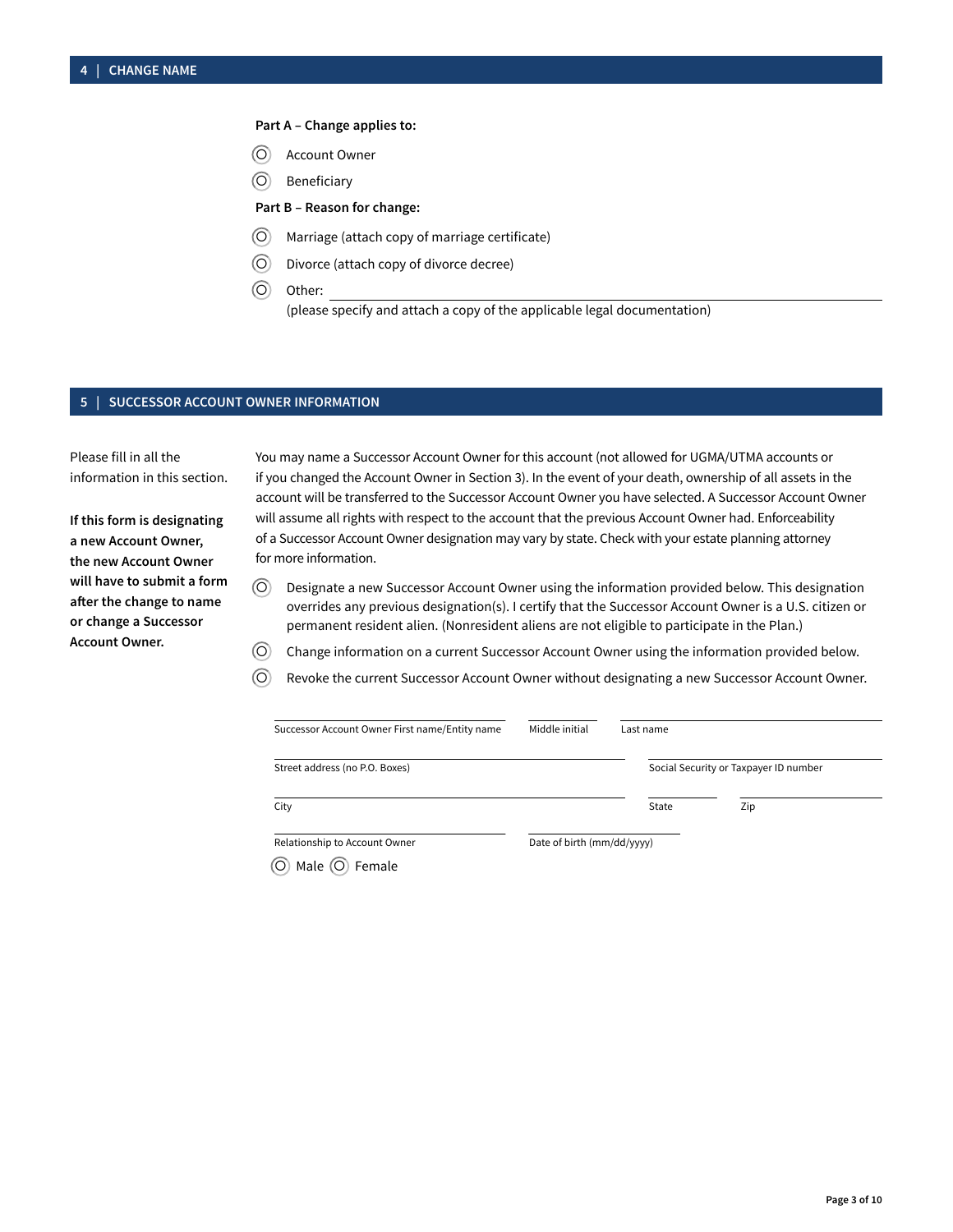$\circledcirc$  Check: \$

(Complete One-time Contribution allocation in Section 7.)

Make check payable to "The LoneStar 529 Plan, FBO [name of your Designated Beneficiary]." Third party checks will only be accepted at the Plan Manager's discretion. We do not accept money orders.

• Automatic Investment Plan (AIP)

To create or change your scheduled, recurring purchases from your bank account, please complete all the information below.

• Update my existing Automatic Investment Plan. (If providing new bank information, please complete Section 10.)

• Establish a new Automatic Investment Plan with new bank information. (Please complete Section 10.)

Amount invested each period (a minimum of \$15 per portfolio is required):

Frequency: (O) Monthly (O) Quarterly

Timing: Purchase units on the \_\_\_\_\_\_\_\_\_\_\_ day of the month (or the next business day). (If not provided, the investment will occur on the 10th of the month. Normally the debit will occur the same business day as the purchase date.)

• Discontinue my Automatic Investment Plan

O) One-time Electronic Funds Transfer (Automated Clearing House (ACH) option)

(Complete One-time Contribution allocation in Section 7.)

Electronic transfer directly from your bank account. Complete banking instructions in Section 10.

\$

Changes to, or termination of, an AIP must occur at least five business days before cycle date.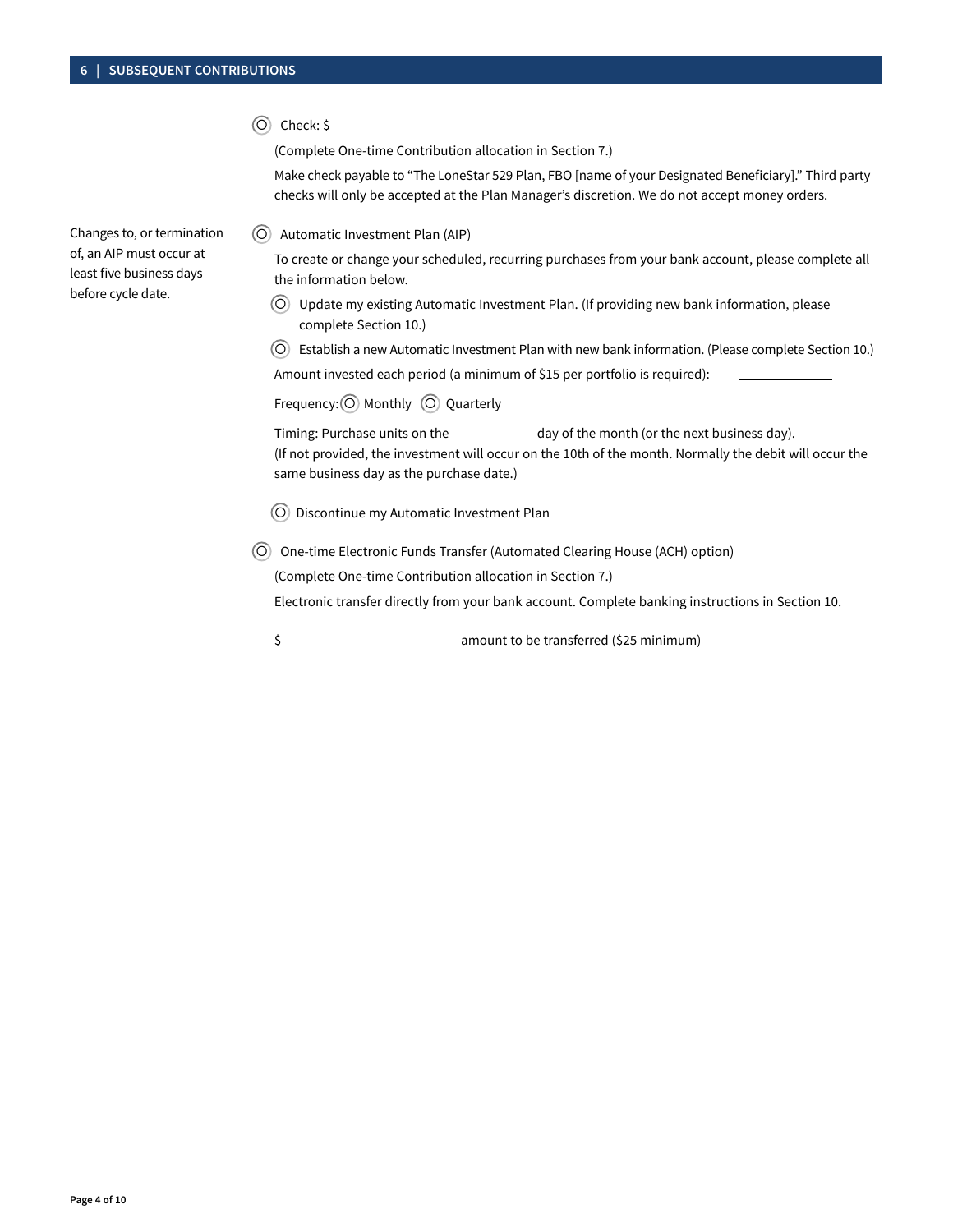Please indicate below how you would like to allocate your contribution or change the way future contributions are allocated across your portfolios.

O One-time Contribution (from Section 6)

- Follow my current designated allocation.
- Change allocation for this contribution only (fill in table below).
- Designated Allocation for Future Contributions—Selecting this option will not change assets already invested in your account. To move assets already in your account (Investment Change), proceed to Section 8.

| <b>Investment Options</b>         | <b>One-Time Contribution</b> | <b>Future Contributions</b> |
|-----------------------------------|------------------------------|-----------------------------|
| I. Target Enrollment Year Options |                              |                             |
| 2038-2039 Portfolio               | $\frac{0}{0}$                | $\%$                        |
| 2036-2037 Portfolio               | $\frac{0}{0}$                | $\frac{0}{0}$               |
| 2034-2035 Portfolio               | $\frac{0}{0}$                | $\%$                        |
| 2032-2033 Portfolio               | $\frac{0}{0}$                | $\frac{0}{0}$               |
| 2030-2031 Portfolio               | $\%$                         | $\%$                        |
| 2028-2029 Portfolio               | $\%$                         | $\frac{0}{0}$               |
| 2026-2027 Portfolio               | $\%$                         | $\%$                        |
| 2024-2025 Portfolio               | $\frac{0}{0}$                | $\frac{0}{0}$               |
| 2022-2023 Portfolio               | $\frac{0}{0}$                | $\%$                        |
| <b>Enrolled Years Portfolio</b>   | $\%$                         | $\frac{0}{0}$               |

| <b>II. Risk-based Options</b>        |      |               |  |  |
|--------------------------------------|------|---------------|--|--|
| Aggressive Allocation Portfolio      | $\%$ | $\%$          |  |  |
| <b>Balanced Allocation Portfolio</b> | $\%$ | $\frac{0}{0}$ |  |  |
| Conservative Allocation Portfolio    | $\%$ | $\%$          |  |  |

| III. Individual Asset Class Options             |               |               |
|-------------------------------------------------|---------------|---------------|
| Diversified Equity Portfolio                    | $\frac{0}{0}$ | $\%$          |
| Diversified Fixed Income Portfolio              | $\frac{0}{0}$ | $\%$          |
| U.S. Value Portfolio                            | $\frac{0}{0}$ | $\frac{0}{0}$ |
| U.S. Growth Portfolio                           | $\frac{0}{0}$ | $\frac{0}{0}$ |
| U.S. Total Stock Market Portfolio               | $\frac{0}{0}$ | $\frac{0}{0}$ |
| Small-Cap Portfolio                             | $\frac{0}{0}$ | $\%$          |
| Active International Portfolio                  | $\frac{0}{0}$ | $\frac{0}{0}$ |
| Passive International Portfolio                 | $\frac{0}{0}$ | $\%$          |
| <b>Emerging Markets Portfolio</b>               | $\frac{0}{0}$ | $\frac{0}{0}$ |
| Long-Term Fixed Income Portfolio                | $\frac{0}{0}$ | $\frac{0}{0}$ |
| Active Bond Portfolio                           | $\frac{0}{0}$ | $\%$          |
| Passive Bond Portfolio                          | $\frac{0}{0}$ | $\frac{0}{0}$ |
| High Yield Fixed Income Portfolio               | $\frac{0}{0}$ | $\%$          |
| International Fixed Income Portfolio            | $\%$          | $\%$          |
| <b>Inflation Protection Portfolio</b>           | $\frac{0}{0}$ | $\%$          |
| Short-Term Fixed Income Portfolio               | $\frac{0}{0}$ | $\frac{0}{0}$ |
| Socially Responsible Portfolio                  | $\frac{0}{0}$ | $\%$          |
| <b>Commodity Portfolio</b>                      | $\frac{0}{0}$ | $\frac{0}{0}$ |
| Real Estate Portfolio                           | $\frac{0}{0}$ | $\frac{0}{0}$ |
| Capital Preservation Portfolio                  | $\frac{0}{0}$ | $\frac{0}{0}$ |
| Total of all Investment Options must equal 100% | 100%          | 100%          |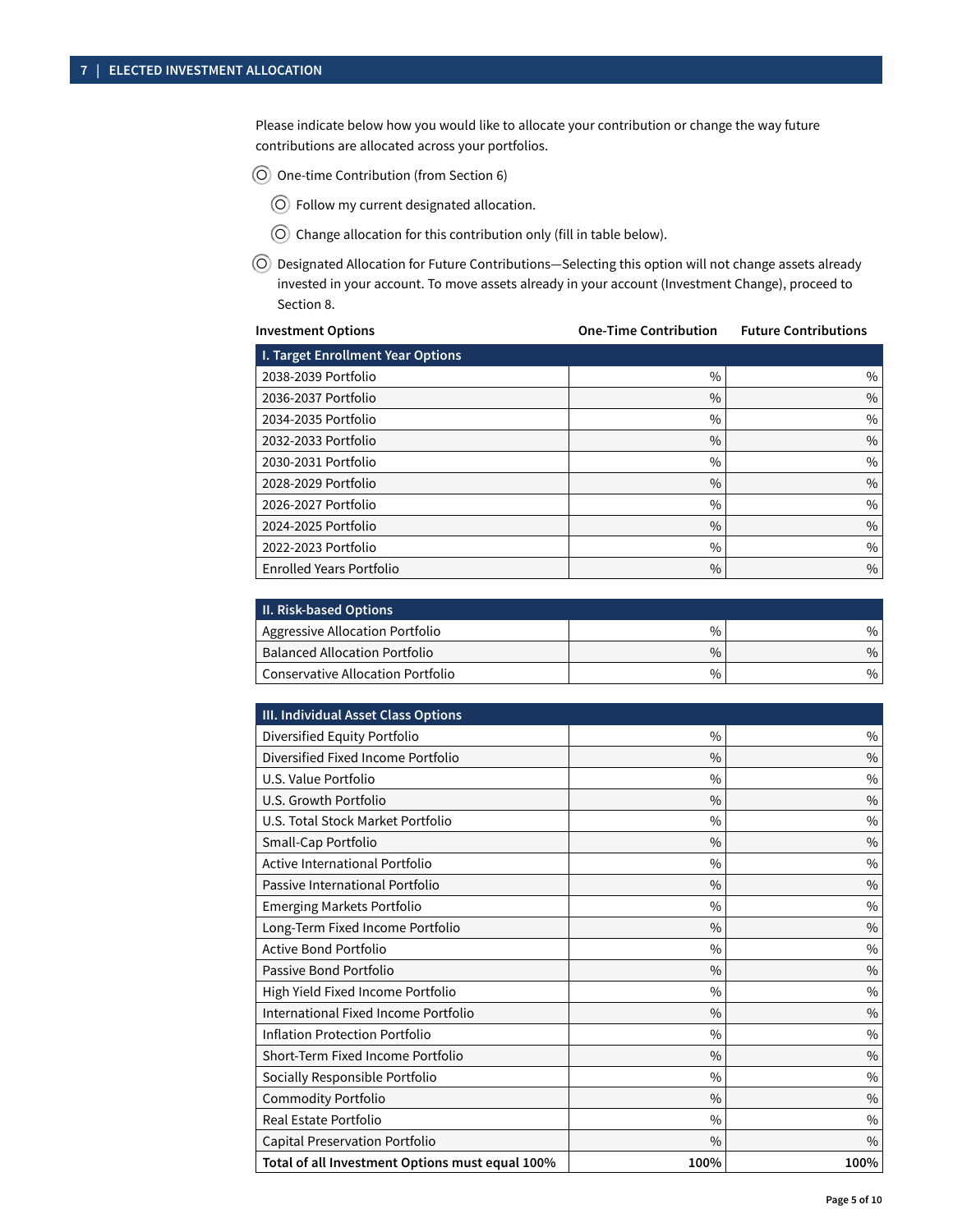You may exchange existing assets in each beneficiary's 529 account twice per calendar year. An exchange of assets does not affect the investment allocation of future contributions (your Elected Investment Allocation.) To change your Elected Investment Allocation, return to Section 7.

Using the table below, indicate which portfolio(s) you would like to exchange from and which portfolio(s) you would like to exchange to. **Note: Exchanges are not permitted from the Capital Preservation Portfolio into the Short-Term Fixed Income Portfolio.**

| <b>Investment Options</b>         | <b>Exchange From</b> | <b>Exchange To</b> |
|-----------------------------------|----------------------|--------------------|
| I. Target Enrollment Year Options |                      |                    |
| 2038-2039 Portfolio               | $\frac{0}{0}$        | $\%$               |
| 2036-2037 Portfolio               | $\frac{0}{0}$        | $\%$               |
| 2034-2035 Portfolio               | $\frac{0}{0}$        | $\%$               |
| 2032-2033 Portfolio               | $\%$                 | $\%$               |
| 2030-2031 Portfolio               | $\%$                 | $\%$               |
| 2028-2029 Portfolio               | $\frac{0}{0}$        | $\%$               |
| 2026-2027 Portfolio               | $\frac{0}{0}$        | $\%$               |
| 2024-2025 Portfolio               | $\frac{0}{0}$        | $\%$               |
| 2022-2023 Portfolio               | $\frac{0}{0}$        | $\%$               |
| <b>Enrolled Years Portfolio</b>   | $\%$                 | $\%$               |

| <b>II. Risk-based Options</b>        |      |               |  |
|--------------------------------------|------|---------------|--|
| Aggressive Allocation Portfolio      | $\%$ | $\%$          |  |
| <b>Balanced Allocation Portfolio</b> | $\%$ | $\frac{0}{0}$ |  |
| Conservative Allocation Portfolio    | $\%$ | $\%$          |  |

| III. Individual Asset Class Options             |               |               |
|-------------------------------------------------|---------------|---------------|
| Diversified Equity Portfolio                    | $\frac{0}{0}$ | $\frac{0}{0}$ |
| Diversified Fixed Income Portfolio              | $\frac{0}{0}$ | $\%$          |
| U.S. Value Portfolio                            | $\frac{0}{0}$ | $\frac{0}{0}$ |
| U.S. Growth Portfolio                           | $\frac{0}{0}$ | $\%$          |
| U.S. Total Stock Market Portfolio               | $\frac{0}{0}$ | $\frac{0}{0}$ |
| Small-Cap Portfolio                             | $\frac{0}{0}$ | $\frac{0}{0}$ |
| Active International Portfolio                  | $\frac{0}{0}$ | $\frac{0}{0}$ |
| Passive International Portfolio                 | $\frac{0}{0}$ | $\frac{0}{0}$ |
| <b>Emerging Markets Portfolio</b>               | $\frac{0}{0}$ | $\frac{0}{0}$ |
| Long-Term Fixed Income Portfolio                | $\frac{0}{0}$ | $\frac{0}{0}$ |
| Active Bond Portfolio                           | $\frac{0}{0}$ | $\%$          |
| Passive Bond Portfolio                          | $\frac{0}{0}$ | $\frac{0}{0}$ |
| High Yield Fixed Income Portfolio               | $\frac{0}{0}$ | $\frac{0}{0}$ |
| International Fixed Income Portfolio            | $\frac{0}{0}$ | $\frac{0}{0}$ |
| <b>Inflation Protection Portfolio</b>           | $\frac{0}{0}$ | $\frac{0}{0}$ |
| Short-Term Fixed Income Portfolio               | $\frac{0}{0}$ | $\frac{0}{0}$ |
| Socially Responsible Portfolio                  | $\frac{0}{0}$ | $\frac{0}{0}$ |
| <b>Commodity Portfolio</b>                      | $\frac{0}{0}$ | $\frac{0}{0}$ |
| <b>Real Estate Portfolio</b>                    | $\frac{0}{0}$ | $\%$          |
| Capital Preservation Portfolio                  | $\frac{0}{0}$ | $\frac{0}{0}$ |
| Total of all Investment Options must equal 100% | 100%          | 100%          |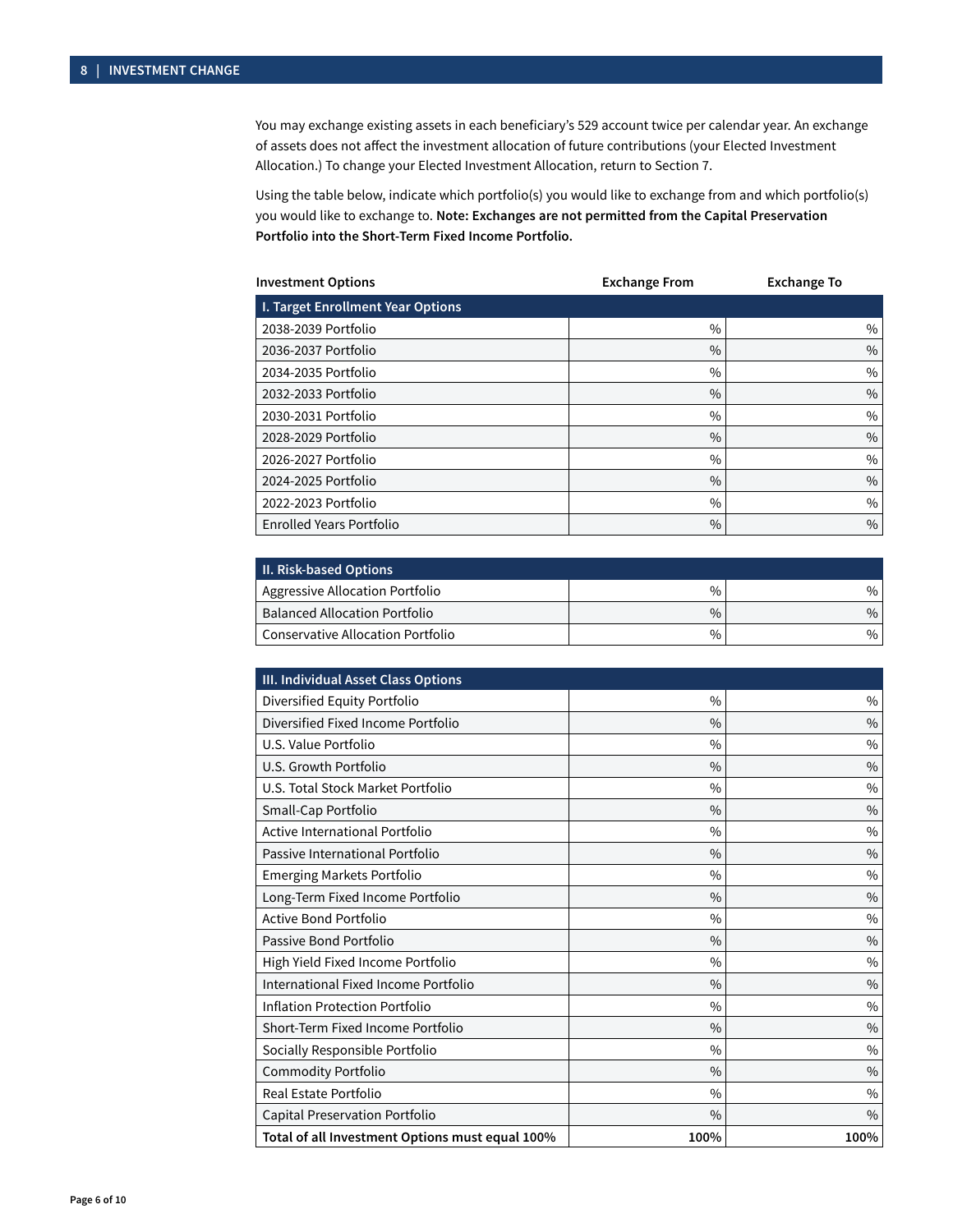You can automatically reallocate funds from one or more LoneStar 529 Plan investment portfolio(s) to one or more different LoneStar 529 Plan investment portfolio(s) on a monthly, quarterly or annual basis, on a date selected by you. Note: Exchanges are not permitted from the Capital Preservation Portfolio into the Short-Term Fixed Income Portfolio. For more detailed information about this feature, please see the Plan Description and Savings Trust Agreement.

| <b>Investment Options</b>         | <b>Exchange From</b> | <b>Exchange To</b> |  |
|-----------------------------------|----------------------|--------------------|--|
| I. Target Enrollment Year Options |                      |                    |  |
| 2038-2039 Portfolio               | .00                  | .00.               |  |
| 2036-2037 Portfolio               | .00.                 | .00.               |  |
| 2034-2035 Portfolio               | .00.                 | .00.               |  |
| 2032-2033 Portfolio               | .00.                 | .00.               |  |
| 2030-2031 Portfolio               | .00.                 | .00.               |  |
| 2028-2029 Portfolio               | .00.                 | .00.               |  |
| 2026-2027 Portfolio               | .00.                 | .00                |  |
| 2024-2025 Portfolio               | .00.                 | .00                |  |
| 2022-2023 Portfolio               | .00.                 | .00                |  |
| <b>Enrolled Years Portfolio</b>   | .00.                 | .00                |  |

| <b>II. Risk-based Options</b>        |     |     |
|--------------------------------------|-----|-----|
| Aggressive Allocation Portfolio      | .00 | .00 |
| <b>Balanced Allocation Portfolio</b> | .00 | .00 |
| Conservative Allocation Portfolio    | .00 | .00 |

| III. Individual Asset Class Options   |     |      |
|---------------------------------------|-----|------|
| Diversified Equity Portfolio          | .00 | .00  |
| Diversified Fixed Income Portfolio    | .00 | .00  |
| U.S. Value Portfolio                  | .00 | .00  |
| U.S. Growth Portfolio                 | .00 | .00. |
| U.S. Total Stock Market Portfolio     | .00 | .00  |
| Small-Cap Portfolio                   | .00 | .00  |
| <b>Active International Portfolio</b> | .00 | .00  |
| Passive International Portfolio       | .00 | .00  |
| <b>Emerging Markets Portfolio</b>     | .00 | .00  |
| Long-Term Fixed Income Portfolio      | .00 | .00  |
| <b>Active Bond Portfolio</b>          | .00 | .00  |
| Passive Bond Portfolio                | .00 | .00  |
| High Yield Fixed Income Portfolio     | .00 | .00  |
| International Fixed Income Portfolio  | .00 | .00  |
| <b>Inflation Protection Portfolio</b> | .00 | .00  |
| Short-Term Fixed Income Portfolio     | .00 | .00  |
| Socially Responsible Portfolio        | .00 | .00  |
| <b>Commodity Portfolio</b>            | .00 | .00. |
| Real Estate Portfolio                 | .00 | .00  |
| Capital Preservation Portfolio        | .00 | .00. |
| Total (From & To must equal)          | .00 | .00  |

**Start Date** (mm/dd/yyyy):

### **Exchange frequency (choose one):**

- $\widehat{\bigcirc}$  Monthly, beginning (mm/dd): \_\_\_\_\_\_/
- $\bigcirc$  Quarterly, beginning (mm/dd): \_\_\_\_\_\_/

• / Annually, on (mm/dd):

- **When would you like to stop making exchanges?**
- O Do not stop
- O Stop Date (mm/dd/yyyy):

Establishing, stopping or altering your Systematic Exchange Plan will count as your twice-per-calendaryear account reallocation. For more detailed information about this feature, please see the Plan Description and Savings Trust Agreement or call us at **800-445-GRAD (4723), option #4.** 

If no stop date is chosen, the default is to continue exchanges until the originating portfolio balance falls below the amount of the exchange.

The Systematic Exchange Plan will begin immediately upon receipt of this application in proper form. Unless specified above, exchanges will be made on the 10th day of the month or the 10th day of the first month of the quarter. If the exchange date is a weekend or holiday, the exchange will occur on or after the preceding business day. If no amount is indicated, the exchange will be done for \$25.00 on the date you have chosen. If an exchange frequency of annually is selected and no month is listed, the exchange will be made on December 10th.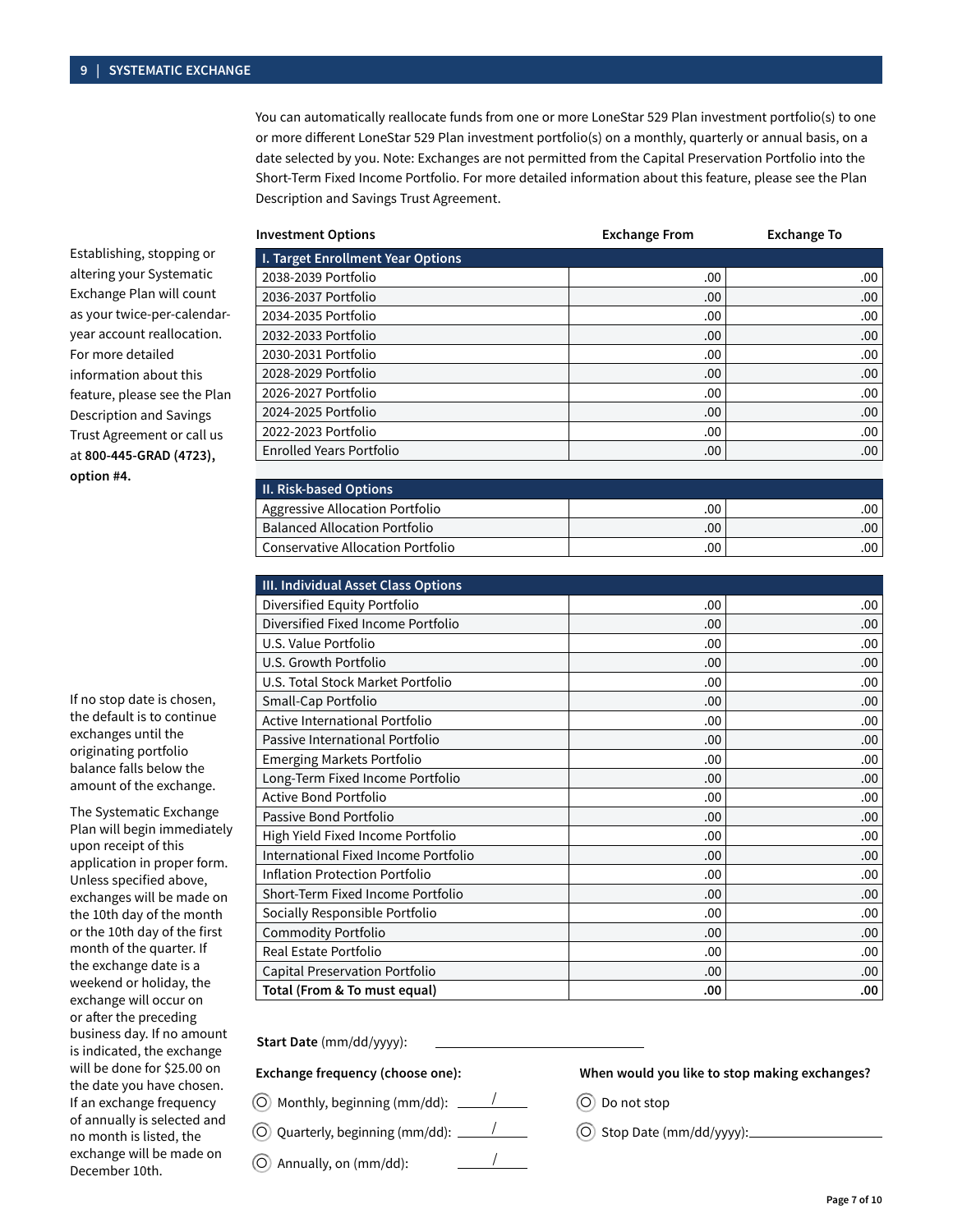## **10 | BANK ACCOUNT INFORMATION**

Bank account information is required to establish an Automatic Investment Plan or an Electronic Funds Transfer from your bank account.

**You must include a voided check (no starter checks) or a preprinted savings slip for a savings account. (Please do not tape or staple it to this application.)**

Please allow 10 days to process debit(s) from your account.

Account type: (O) Checking (O) Savings

I authorize the Plan, to debit and/or credit my bank account for purchases and redemptions of units of the portfolio(s) specified. I understand that if I redeem units that have been purchased through a direct link from my bank account to my account within the last 10 days, my redemption proceeds of those units may be delayed up to 10 days to determine that the purchase payment has cleared the bank. I agree that the Plan is purchasing and redeeming such units voluntarily at my request and shall not be liable for any loss arising from any delay in processing or failure to process such purchases and/or redemptions. I understand that this service does not constitute an offer to sell units of any portfolio.

If I change banks, I agree to notify the Plan promptly in writing. I agree to give adequate notice (normally 15 days) to terminate this service. I understand that if a transaction cannot be made because of insufficient funds or unit balance or because either account has been closed, this service will be cancelled and I agree to return promptly any amount overpaid to me from a redemption of units purchased with that payment. I understand that any of the features and privileges described herein may be modified, suspended or cancelled by the Plan at any time without notice and that all services described herein are subject to the terms of the Plan Description and Savings Trust Agreement, which I acknowledge I have received and read.

**Please print and sign exactly as your name appears on your bank account. If the bank account is a joint account, both individuals on the account must sign below.**

| Name of Bank Account Owner |  |
|----------------------------|--|
|                            |  |

Name of Joint Bank Account Owner (if applicable) X<br>Signature of Bank Account Owner **Account Owner Account Owner (if applicable**) **x x**

### **11 | eDELIVERY**

O I would like to receive the following information via electronic mail:1

- Statements, Confirmations and Plan Documents
- Tax Forms
- Plan News and Updates

I consent to the delivery of the documents that are governed under Orion Advisor Solutions, Inc.'s eDelivery services. I understand that when a new document is available, I will receive an email notification to the email address provided. The email will include a link that will take me to the LoneStar 529 Plan website, where the document can be viewed and downloaded by logging on to my account. This consent will remain effective until I revoke it.

Email address

<sup>1.</sup> You may designate or change your delivery options by accessing your account online at [www.lonestar529.com](http://www.lonestar529.com) or calling 800-445-GRAD (4723), option #4, once your account has been established.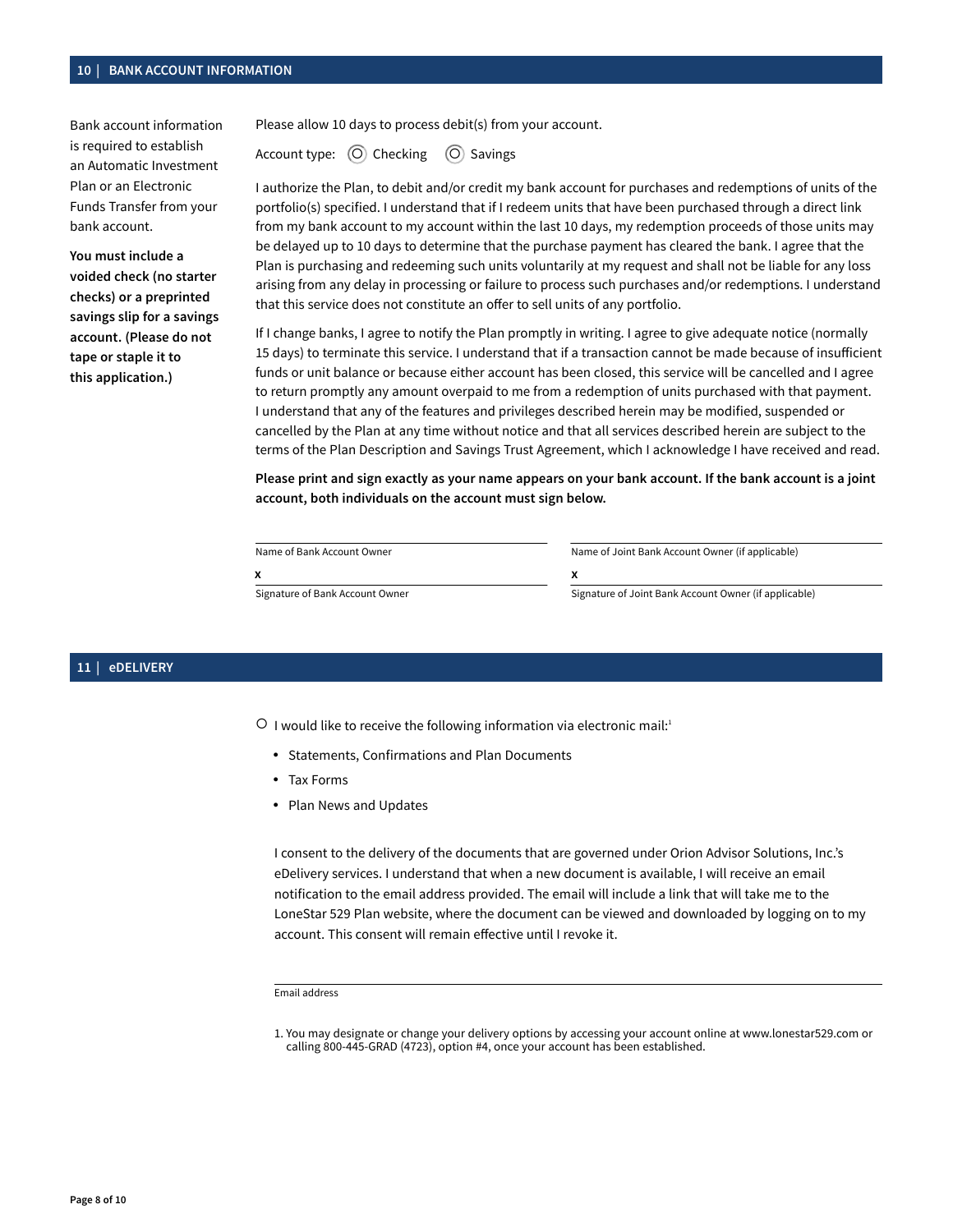I certify that the information I have provided, and all future information I will provide with respect to my LoneStar 529 Plan account, is true, complete and correct. I have received, read and agree to the terms set forth in the Plan Description and Savings Trust Agreement.

I understand that if I am changing the Successor Account Owner in Section 5, I certify that it is my intent to revoke the current Successor Account Owner and name a new Successor Account Owner. I have read the Plan Description and Savings Trust Agreement and understand that instructions provided on this form override any Successor Account Owner instructions included in a will or codicil. I agree to notify my Successor Account Owner of his/her status, and I will advise he or she that the Successor Account Owner will be required to provide the Plan Manager with a copy of a death certificate in the case of the death of the Account Owner and such other information as the Plan Manager requires prior to taking any action regarding the account.

### **Signature is REQUIRED**

**X**<br>Signature of Account Owner ■Date ■Date ■Date ■Date ■Date ■Date ■Date ■Date ■Date

**x**

# **13 | SIGNATURE GUARANTEE**

A signature guarantee is a warranty by a participant in a Securities Transfer Association Signature Guarantee Program that the signature is genuine and that the person signing is competent and authorized to sign. Many domestic banks or trust companies, credit unions, brokers, dealers, national securities exchanges, registered securities associations, clearing agencies or savings associations participate in such programs.

**A signature guarantee is required if:**

• You are transferring account to new Account Owner

#### **A medallion stamp is required if:**

• Your account is over \$100,000

| Guarantor's name (if required)<br>x | Middle initial | Last name |      |
|-------------------------------------|----------------|-----------|------|
| Signature of guarantor              | Title          |           | Date |

- Before you mail, have you: **O** Entered all required information in Section 1
	- Signed this form in Section 10 if establishing or updating your bank account information
	- Included a voided, preprinted check or savings account deposit slip as directed in Section 10, if applicable
	- O Signed this form in Section 12
	- O Obtained a Signature Guarantee in Section 13, if applicable

Your signature(s) must correspond in every particular way, without alteration, with your name(s) as printed on the current account registration.

**Acknowledgment of signature by a notary public is NOT acceptable. Please affix signature guarantee stamp with appropriate signature, title of officer and date.**